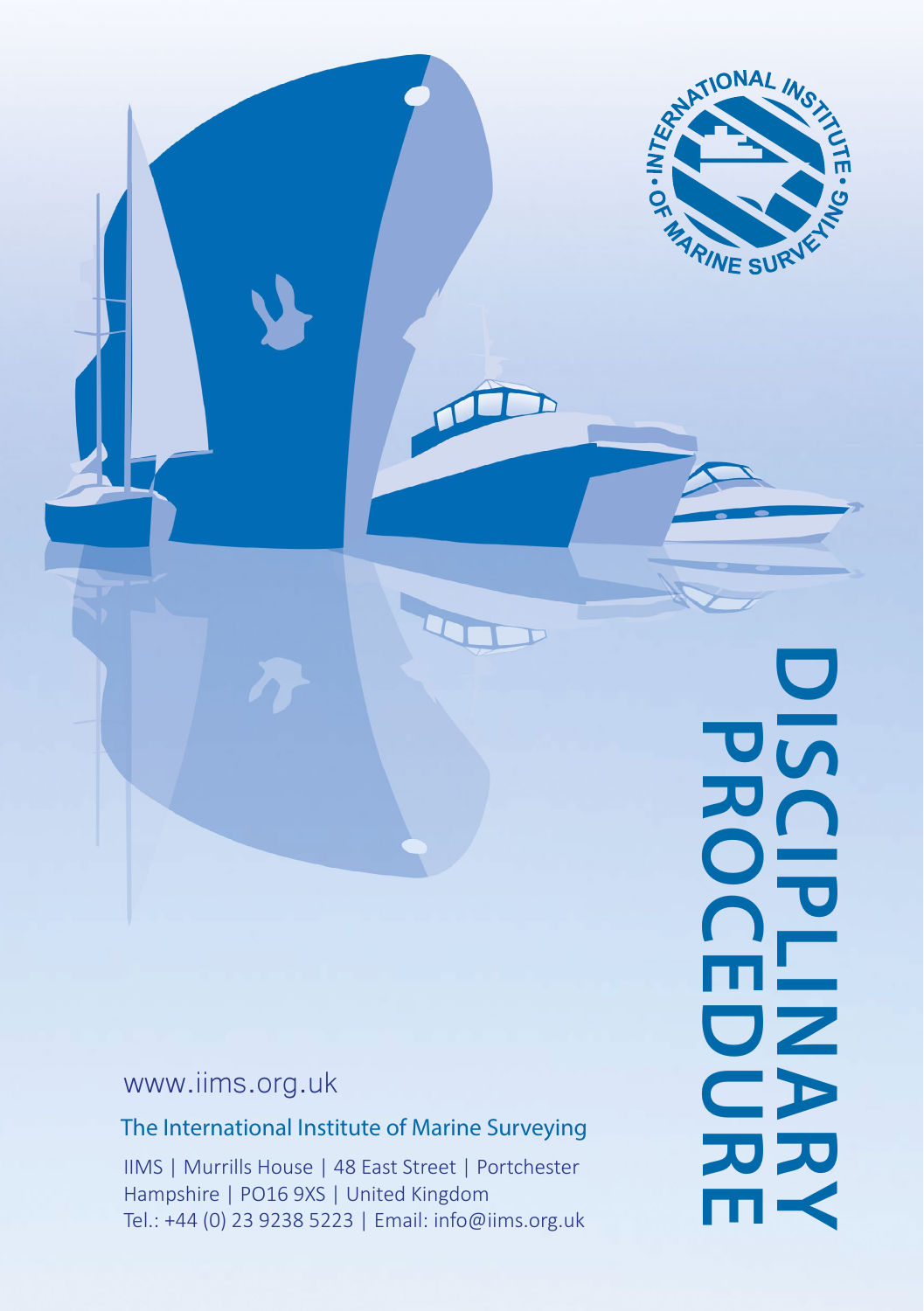# International Institute of Marine Surveying **DISCIPLINARY PROCEDURE**

#### **Introduction**

It is the purpose of this document to clearly define how a complaint about a member or the Institute should be dealt with by the Institute.

These Procedures must be applied subject to any terms and conditions or contractual commitments agreed with a Client or within the existing laws of a country having jurisdiction. In the absence thereof English law is to prevail in all matters.

Complaints must be submitted in writing and marked confidential. Complainants must be advised accordingly. A letter of acknowledgement will be sent to the complainant. Complaints by telephone will not be accepted.

On receipt of a complaint, the Chief Executive Officer (CEO) will advise the Chairman of the Disciplinary Panel of the details of the complaint.

The CEO will take the necessary administrative action as laid down below and will be responsible for ensuring these Procedures are followed.

A member may be suspended at any time before or during the disciplinary procedure and process pending the outcome of the formal disciplinary hearing.

Absolute confidentiality is to be maintained at all times. The CEO is responsible for the interpretation of these procedures and his decision will be binding.

The Chairman of Standards may amend these Procedures, as required.

## **Procedure for Complaints Against a Member**

## **Stage One**

On receipt of documentation outlining a complaint against a member, the CEO will contact the member concerned in writing. The CEO will forward a copy of the complaint requesting a response within fourteen working days. The Chairman of the Disciplinary Panel will receive a copy of the letter.

## **Stage Two**

When the CEO has received the response from the member concerned, the documentation will be reviewed and any points clarified as necessary. The CEO will then contact the Chairman of the Disciplinary Panel who will review the complaint and select two members of the Management Board (or if required Institute Members who have specialist skills) who will form the Disciplinary Panel. Failure to comply with the CEO's request for further information and to co-operate with the investigation may result in immediate suspension and a withdrawal of membership privileges, pending a meeting between the CEO and the Chairman of the Disciplinary Panel which could result in termination of membership.

## **Stage Three**

The CEO will forward copies of the documentation to the Panel for their review. The Panel will advise the CEO independently if they consider that there is a case to answer. The CEO is to take account of the votes of the Panel and take the following action:

- a. If the Panel vote that there is a case to answer, the CEO is to move to Stage Four.
- b. If the Panel vote that there is no case to answer, the CEO is to communicate the decision to the member and the complainant. The President is to be advised of the decision.

The votes cast and the documentation reviewed are to be recorded and archived.

## **Stage Four**

- 1. When the Disciplinary Panel decides that there is a case to answer, the CEO is to notify the member that he/she is required to attend on an agreed date. The CEO may also invite the Complainant to attend and if they choose to, the member is to be advised of this fact. The meeting is to take place as soon as possible after the completion of Stage Three.
- 2. The member will have the right, not discounting any other rights he may have, of appearing in person before the Disciplinary panel. He may, if he wishes, be represented at this hearing by a professional advocate. In which case he must also attend in person.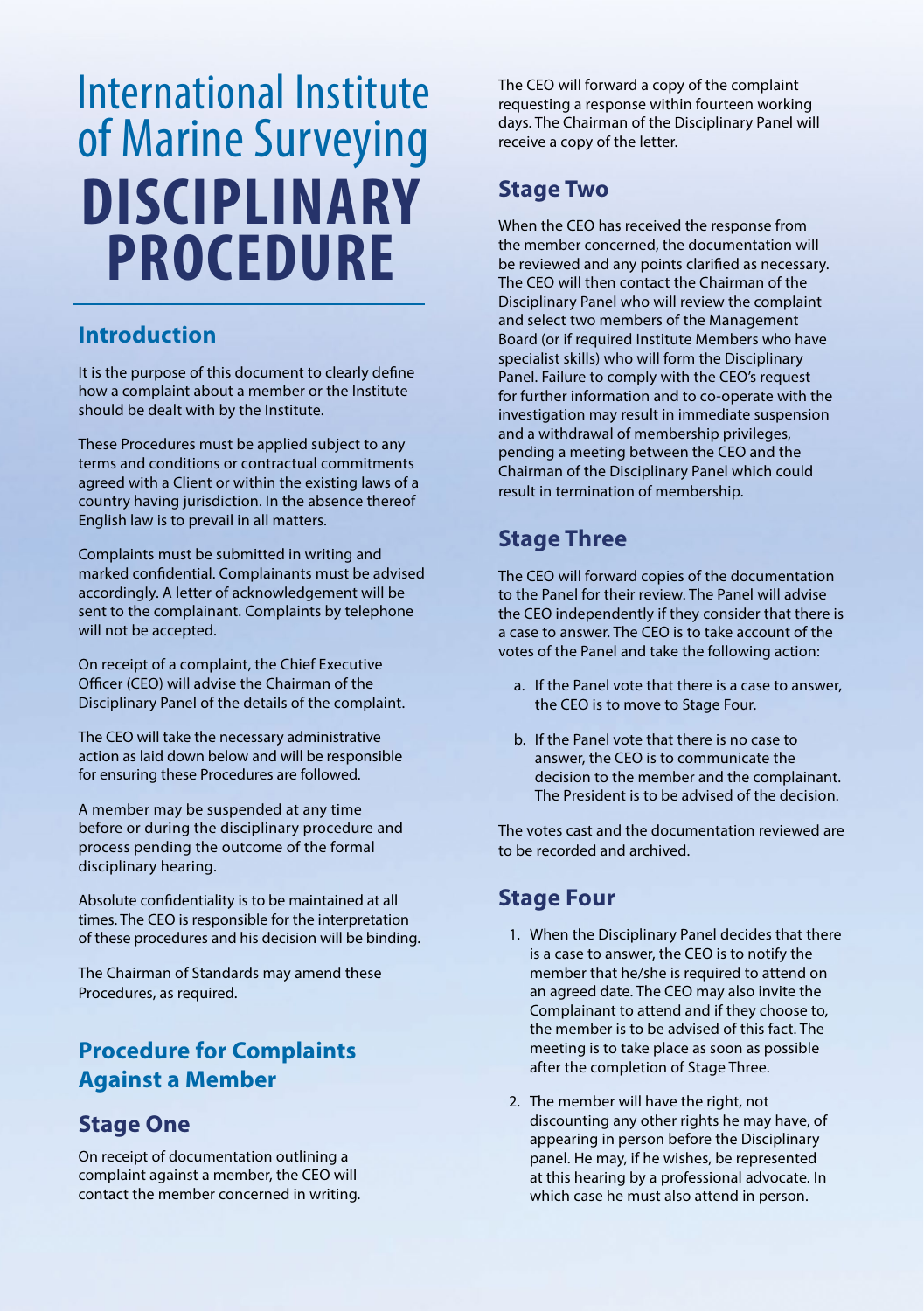3. In the event the member fails to reply to correspondence or fails to communicate with the CEO, the Panel may decide, at their discretion, to deal with the matter in the member's absence. In this instance, a recorded delivery letter must be sent to the member's last known address, advising him of this and when and where the hearing will take place.

#### **Stage Five**

The Disciplinary Panel will review all the evidence and may hear submissions by both the member and the complainant.

The Disciplinary Panel has the authority to make the following decisions:

- a. Delay a decision until additional information or evidence is available.
- b. Decide that there is common ground between the parties concerned and offer an avenue for arbitration.
- c. Uphold the complaint.

Concerning b. above, the Institute can assist with this.

- i. If the arbitration is agreed. The Disciplinary Panel will await the outcome of the arbitration before deciding on any action to take.
- ii. If arbitration is not agreed, the Disciplinary Panel may then make a decision based upon the evidence before it.

Concerning c. above, the Disciplinary Panel may deal with the member in the following manner:

The member may receive a verbal or written warning as to their future conduct.

In addition to i. above, the membership status of the member may be varied, i.e. reduced from Full Member to Associate, or conditions imposed upon his continuing membership, e.g. retraining, supervision etc.

iii. The member may be expelled from the Institute. In this event the member would be immediately suspended pending ratification by the Full Management Board.

N.B. When a punishment is decided, the penalty may have a time period attached. e.g. Reduction to Associate Member for a period of six months or reduced to Associate Member until they have undertaken a course or period of re-training etc..

#### **Stage Six**

Following the Disciplinary hearing, all documentation is confidential and the CEO is to take the following actions:

- a. Notify the member and the Complainant of the decision of the Disciplinary Panel.
- b. Ensure that the necessary Administration actions are taken.

#### **Sanctions & Penalties**

The Disciplinary Panel shall decide, having heard the case, whether the complaint is upheld. If it is, and having taken into account any mitigating circumstances or evidence provided by the Member, the Disciplinary Panel shall direct that any one or more of the following sanctions or penalties be imposed and will confirm the date from which any sanction(s) will take effect:

- 1. The Member is reprimanded, a note placed on his file and the matter closed.
- 2. The Member may have his membership grade reduced with an option to apply for an upgrade within an agreed time period.
- 3. The Member at his own expense may be required as a condition of continued membership to attend such additional training, or to undertake further professional development, or to complete further tests of competence as the Disciplinary Panel may deem appropriate.
- 4. The Member be suspended from membership for a specified period of up to 3 years. During that time all, or any of the Member's privileges of membership, including their membership card and web site listing, be withdrawn and removed.
- 5. The member's membership be made subject to conditions as deemed appropriate by the Disciplinary Panel.
- 6. The member be expelled from membership of the Institute with immediate effect.
- 7. In the event of suspension or expulsion, the Institute reserves the right to require the Member to pay any subscription arrears or other monies outstanding to the Institute at that time.
- 8. Such other sanction(s) or order as the Disciplinary Panel considers reasonable and appropriate having regard to the objective of dealing with complaints justly and in ways which are proportionate within the context